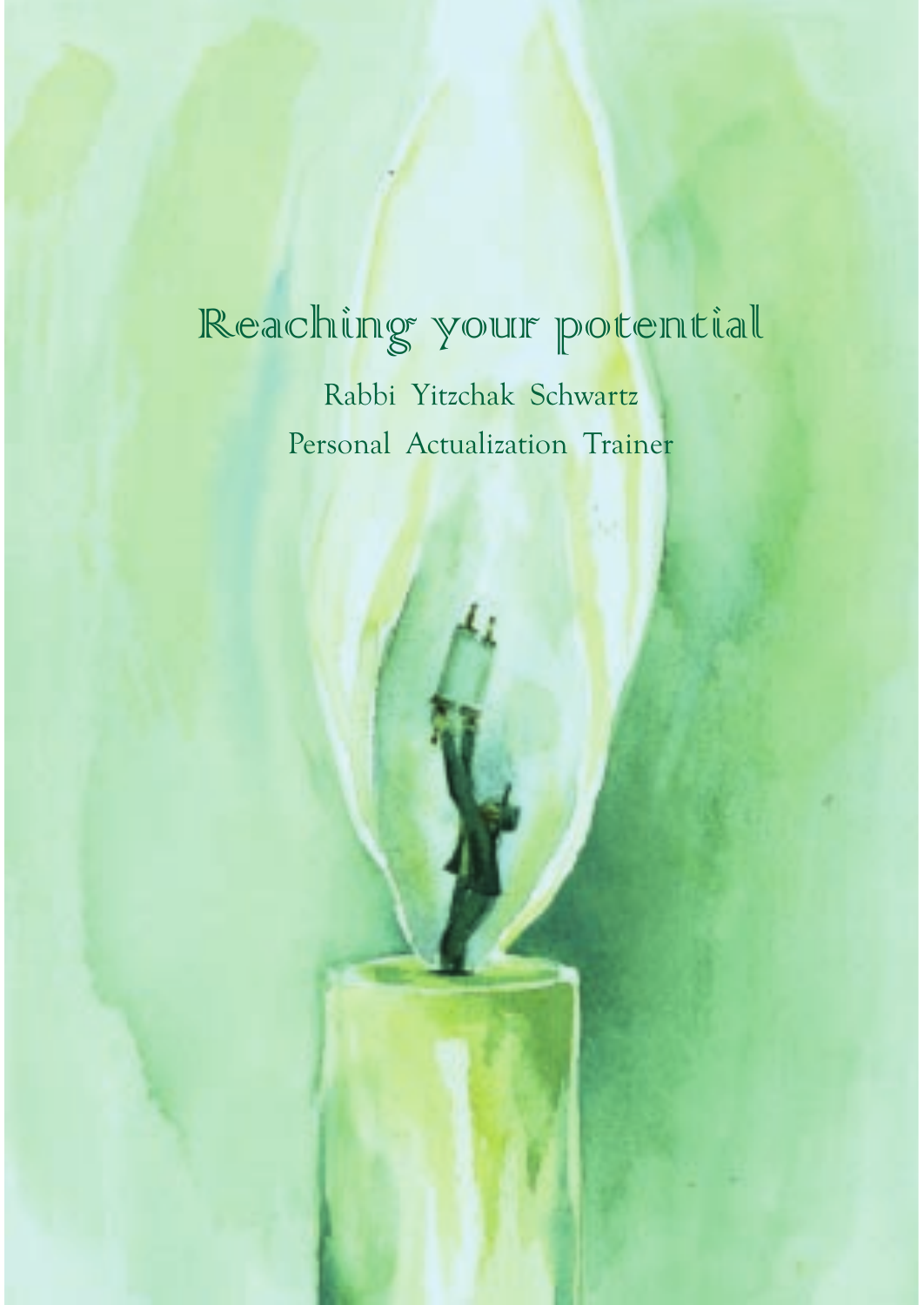## You can now:

- Reach peak performance in all aspects of life
- Reach self-mastery and discover your true purpose
- Reach breakthroughs in interpersonal relationships
- Reach emotional and spiritual healing
- Achieve transcendence in many areas of your life
- Internalize kabbalistic sfirot to reach fulfillment and wholeness
- Learn essential Kabbalah adapted to individual level
- Phase in G-d into your everyday life
- Maximize mind and learning capacity
- Solve life's problems through inspired problem-solving

## $H<sub>0</sub>$ w?

Through weekly personal actualization training sessions on the phone or in person. Consisting of a few various packaged approaches such as:

- Actualizing coaching
- Applied kabbalistic learning
- Tools & techniques
- Sefirotic alignment therapy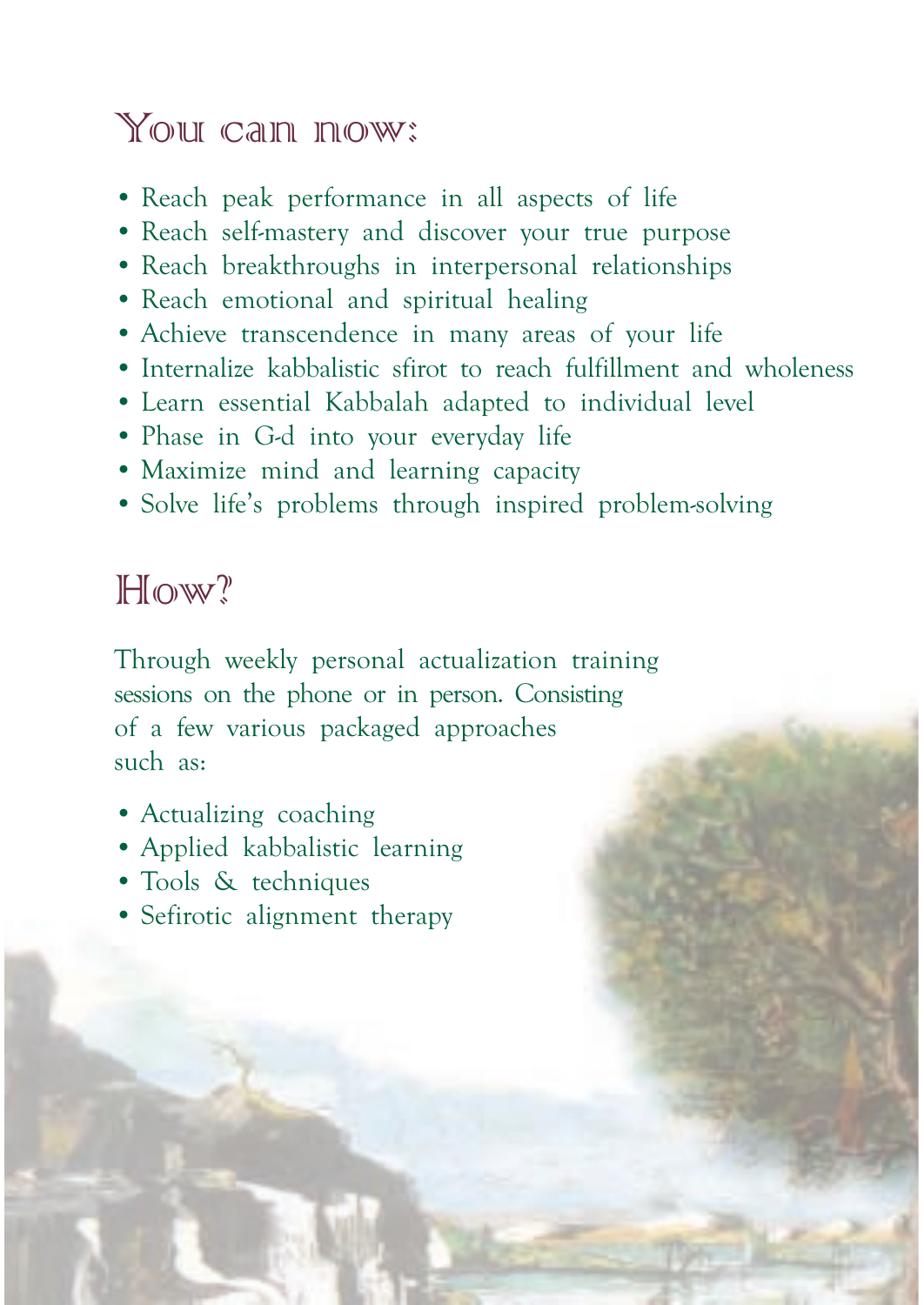# For anyone who wants to live life to the fullest

Clients include businessmen, politicians, leaders, educators, students, artists, therapists, healers, speakers, rabbis, spiritual seekers, housewives and others. Secular and religious, beginners and advanced. Hebrew and english speakers.

*"…one of the outstanding teachers of Kabbalah today…"* (Rabbi Dr. Jonathan Feldman, assistant director of the Manhattan Jewish Experience)

> *"…Yitzchak's teachings provide a unique opportunity for life-changing personal and spiritual transformation…"* (Debra Chwast LISW, BCD, psychotherapist)

> > *"…I personally recommend Rav Yitzchak's teachings to anyone wanting to transform their life."* (Rabbi Emanuel Gentilcore, Executive Director of V.I.S.A. Visiting Israel Student Association, at the Hebrew University)

> > > *"...The "The...techniques have helped both observant and non-observant jews to achieve their own potential…"* (Mishpacha Magazine – interview with Rabbi Yitzchak Schwartz, Oct. 2004)